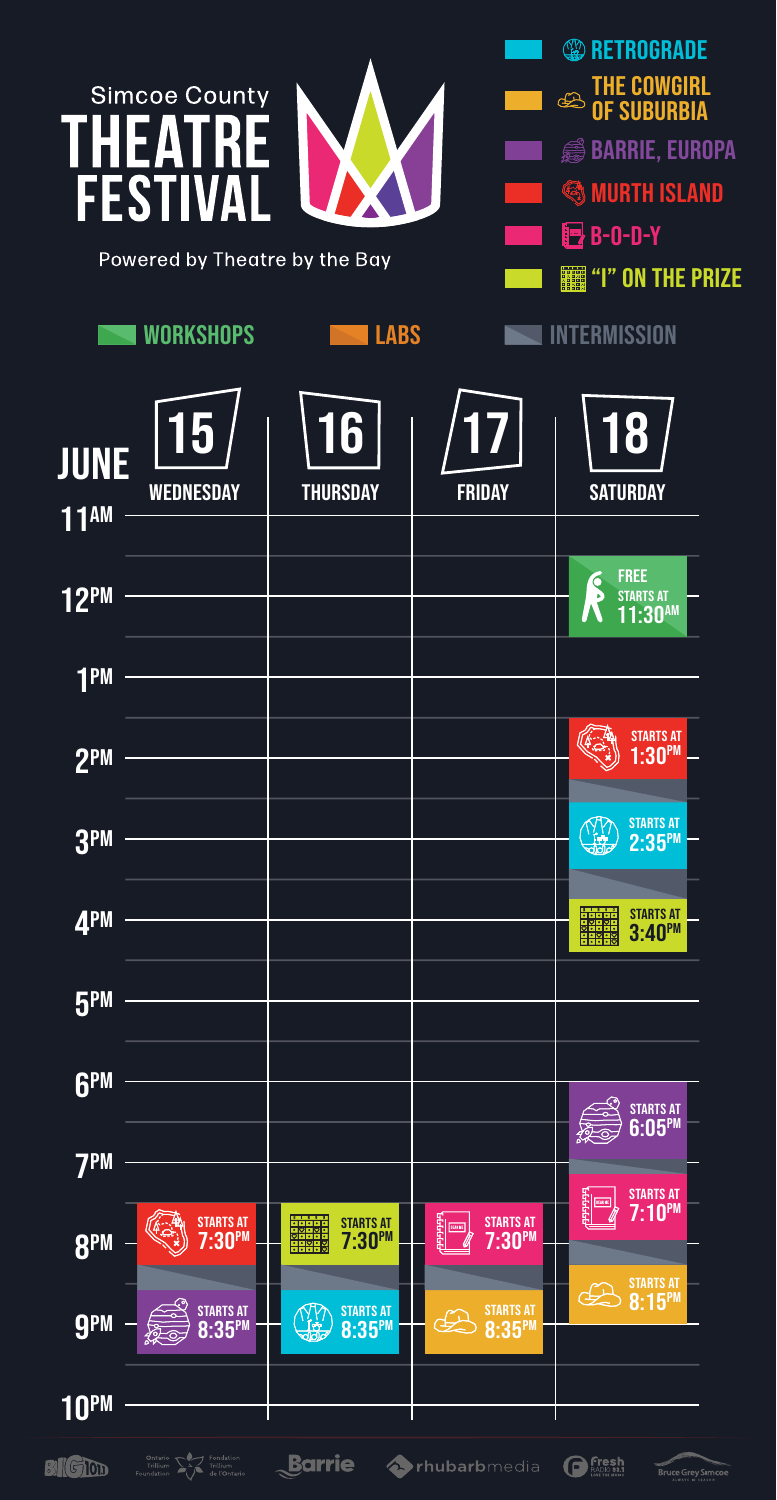

Bruce Grey Simcoe